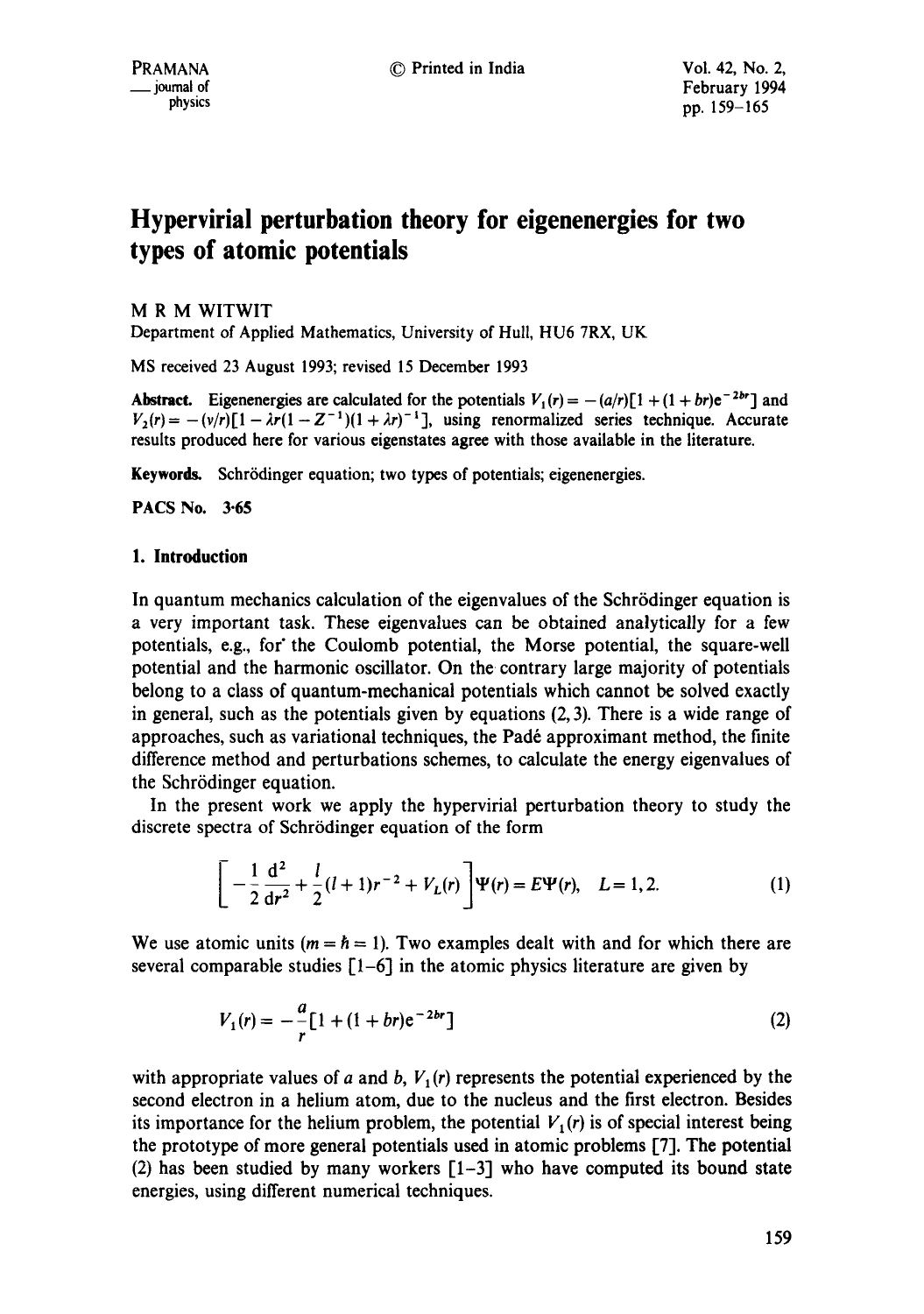#### *M R M Witwit*

The second example is the screened Coulomb potential of the form

$$
V_2(r) = -\frac{v}{r} \left[ 1 - \lambda r (1 - Z^{-1}) (1 + \lambda r)^{-1} \right].
$$
 (3)

The problem of the screened Coulomb potential is of great importance in all atomic phenomena involving electronic transitions because these potentials are known to adequately describe the effective interaction in many-body atomic phenomena. The potential (3) has been studied by many workers using different types of numerical techniques  $[4-6]$ . In the atomic physics application the coupling constant v and the screening parameter  $\lambda$  for the non-Coulombic factor are given by  $v = \alpha Z$ ,  $\lambda = \lambda_0 \alpha Z^{1/3}$ ,  $\lambda_0 = 0.98$ , where  $\alpha = 1/137.037$  is the fine-structure constant and Z is the atomic number. The potential (3) is almost Coulombic everywhere for it is like  $-v/r$  for small r and like  $-v/Zr$  for large r.

In the present paper we shall treat the potentials (2 and 3) in the context of renormalized series technique based on the hypervirial theorem and a renormalization parameter  $\beta$ . This technique has previously been used to treat many potentials such as Yukawa, Hulthen potential and other screened Coulomb potentials [8].

## **2. The hypervirial method and recurrence relations for potential**  $V_1(r)$

To calculate the eigenvalues for the Schrödinger equation with the potential (2) using hypervirial perturbation theory, it is necessary to write the potential (2) in terms of the perturbation parameter  $\lambda$  as

$$
V_1(r) = -\frac{a}{r} - a\left(r^{-1} + \frac{\lambda}{2}\right)e^{-\lambda r}, \quad b = \frac{\lambda}{2}.
$$
 (4)

The central idea of this is to expand the potential function  $e^{-\lambda r}$  in a Taylor series around  $r = 0$ , and solve the resulting approximate problem by hypervirial perturbation theory. The expansion of  $V_1(r)$  can be written as

$$
V_1(r) = -\frac{a}{r} - a \left[ \sum_{m=0}^{\infty} \frac{(-\lambda)^m r^{m-1}}{m!} + \frac{\lambda}{2} \sum_{m=0}^{\infty} \frac{(-\lambda)^m r^m}{m!} \right],
$$
 (5)

$$
\equiv -\frac{a}{r} - a \left[ \sum_{m=0}^{\infty} \frac{(-\lambda)^m}{m!} r^{m-1} + \frac{1}{2} \sum_{m=0}^{\infty} \frac{(-)^m (\lambda)^{m+1}}{m!} r^m \right].
$$
 (6)

If we change summation limit of the first term in (6), we obtain

$$
V_1(r) = -\frac{2a}{r} - a \left[ \sum_{m=1}^{\infty} \frac{(-\lambda)^m}{m!} r^{m-1} + \frac{1}{2} \sum_{m=0}^{\infty} \frac{(-)^m (\lambda)^{m+1}}{m!} r^m \right].
$$
 (7)

To improve the convergence properties of perturbation series we rearrange terms in the expanded potential (7). To illustrate this technique it is necessary to write the potential appearing in (7) in renormalized form

$$
V_1(r) = -2a[\mu + \lambda \beta]r^{-1} - a\left[\sum_{m=1}^{\infty} \frac{(-\lambda)^m}{m!} r^{m-1} + \frac{1}{2} \sum_{m=0}^{\infty} \frac{(-)^m (\lambda)^{m+1}}{m!} r^m\right]
$$
(8)

**160 Pramana- J. Phys., Voi. 42, No. 2, February 1994**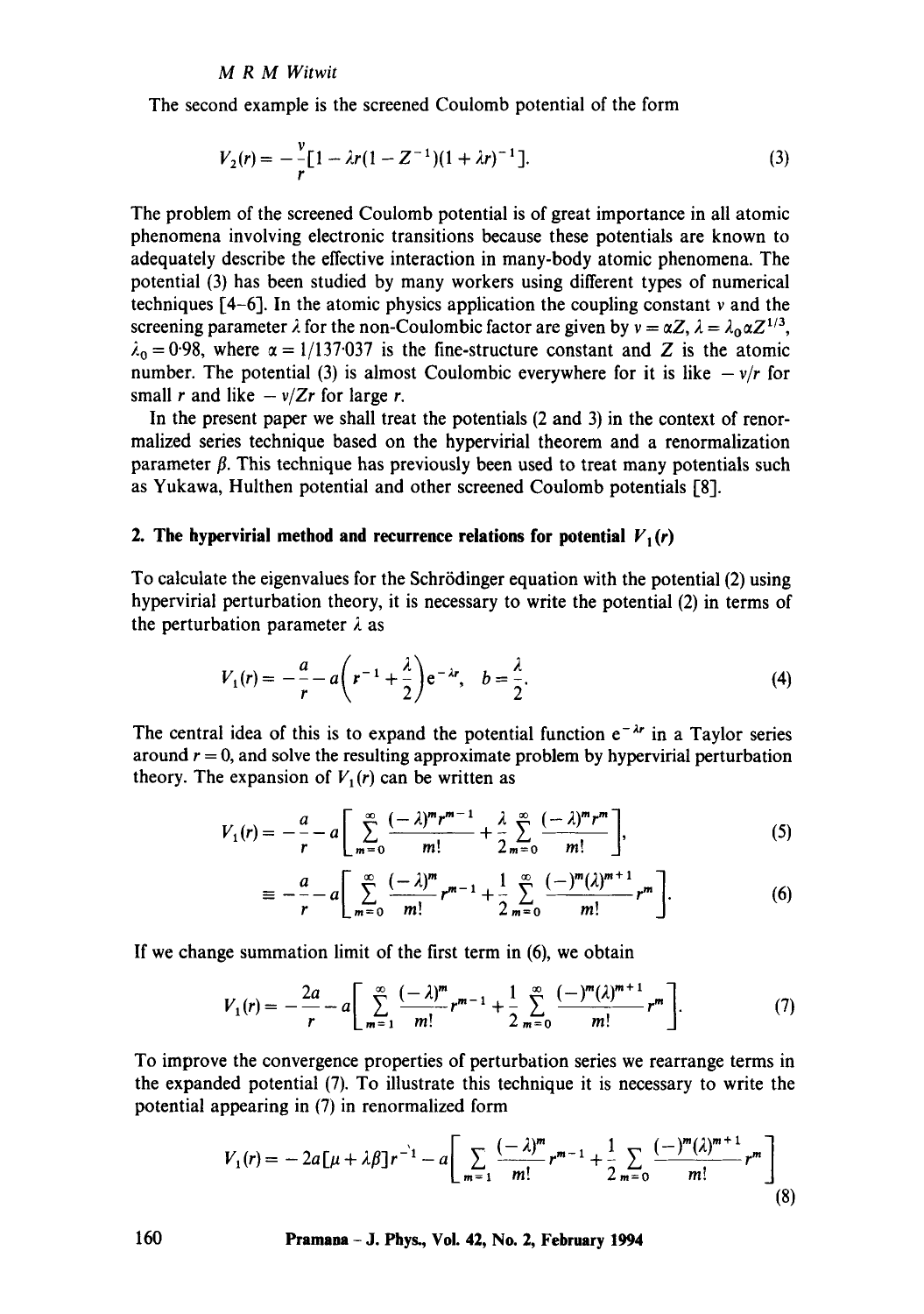where  $\mu = 1 - \beta \lambda$ . Let us assume that the energy E and the expectation  $\langle r^N \rangle$  can be expanded in power series of the perturbation parameter  $\lambda$  as

$$
E = \sum E(I) \lambda^I,\tag{9}
$$

$$
\langle r^N \rangle = \sum H(N, M) \lambda^M. \tag{10}
$$

If we use the perturbation expansions given by  $(9)$  and  $(10)$  in the hypervirial relation given by [8] in the form

$$
2E(N+1)\langle r^N\rangle = \sum V_m(2N+2+m)\langle r^{N+m}\rangle - \frac{N}{2}(N^2-1)\langle r^{N-2}\rangle, \qquad (11)
$$

we obtain the following recurrence relation after some algebra

$$
(2N+2)\sum_{0}^{M} E(I)H(N, M-I) = N[l(l+1) - \frac{1}{4}(N^{2} - 1)]H(N-2, M)
$$
  
-2a[2N+1][\mu H(N-1, M) + \beta H(N-1, M-1)]  
+V<sub>m1</sub>[2N+m+1]H(N+m-1, M-m)  
+V<sub>m2</sub>[2N+2+m]H(N+m, M-m-1). (12)

The coefficients  $V_{m1}$  and  $V_{m2}$  can be written as

$$
V_{m1} = -a \sum_{m=1}^{\infty} \frac{(-)^m}{m!},
$$
\n(13)

$$
V_{m2} = -\frac{a}{2} \sum_{m=0}^{\infty} \frac{(-)^m}{m!}.
$$
 (14)

We have expanded the potential coefficients (13) and (14) to the limit in which any term beyond that limit makes no difference to our calculations. For the present calculations this limit was reached for  $(m = 16)$ . The two coefficients (13 and 14) in general alternate in sign and the coefficients decrease with increasing m.

Applying the Hellmann=Feynman theorem in the form

$$
\frac{\partial E}{\partial \lambda} = \left\langle \frac{\partial V}{\partial \lambda} \right\rangle
$$
 (15)

we obtain a recurrence relation for the energy coefficients of the form

$$
(M+1)E(M+1) = -2a\beta H(-1, M) + mV_{m1}H(m-1, M-m+1)
$$

$$
+ [m+1]V_{m2}H(m, M-m)
$$
(16)

where the energy of the unperturbed nth state is

$$
E(0) = -\frac{a^2 \mu^2}{n^2}.
$$
 (17)

The recurrence relations (12) and (16) can be used to calculate the energy coefficients from a knowledge of  $H(0, 0) = 1$  and  $E(0)$ .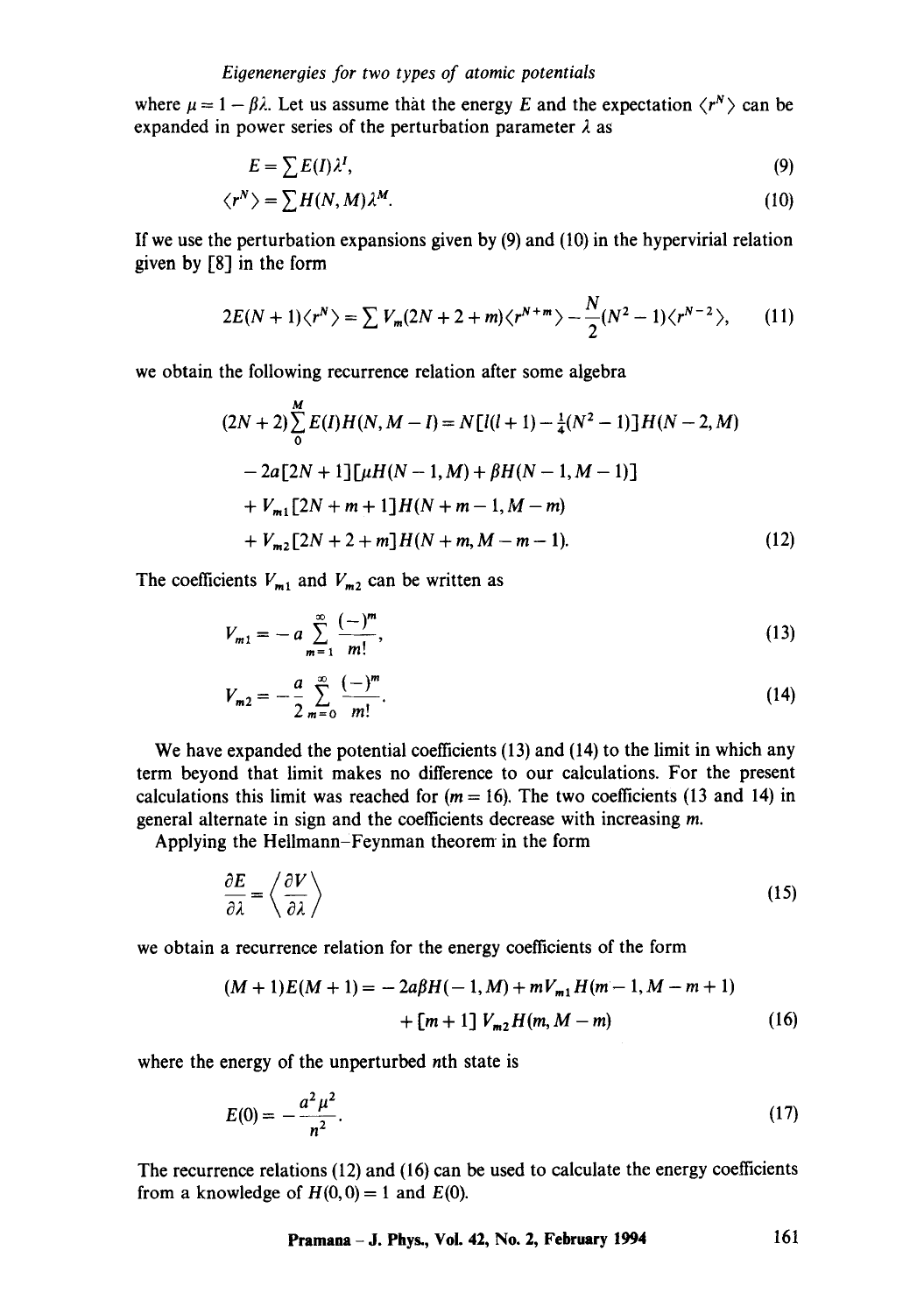#### *M R M Witwit*

#### 3. The hypervirial method and recurrence relations for potential  $V_2(r)$

In this section we calculate the bound state energies of the screened Coulomb potential  $V_2(r)$  for different eigenstates, by applying the hypervirial and Hellmann–Feynman theorems to calculate perturbatively the bound state energy levels without using perturbed wavefunctions, the potential  $V_2(r)$  may be written in the form

$$
V_2(r) = -\frac{v}{r} + \lambda v (1 - Z^{-1}) (1 + \lambda r)^{-1}.
$$
 (18)

The potential (18) can be expanded as

$$
= -\frac{v}{r} - v(1 - Z^{-1}) \sum_{m=0}^{\infty} (-\lambda)^{m+1} r^m.
$$
 (19)

The potential (19) can be expressed in renormalized form

$$
V(r) = -\nu \left[ \mu + \lambda \beta \right] r^{-1} - \nu (1 - Z^{-1}) \sum_{m=0}^{\infty} (-\lambda)^{m+1} r^m \quad \mu = 1 - \lambda \beta \tag{20}
$$

If we use the hypervirial relation (11) as in the previous section together with perturbation expansions given by (9) and (10) for potential (20) leading to the following recurrence relation

$$
(2N+2)\sum_{0}^{M} E(I)H(N, M-I) = N[l(l+1) - \frac{1}{4}(N^{2} - 1)]H(N-2, M)
$$
  
- v[2N+1][ $\mu$ H(N-1, M) +  $\beta$ H(N-1, M-1)]  
+  $V_{m}$ [2N+m+2]H(N+m, M-m-1) (21)

where

$$
V_m = -v(1 - Z^{-1}) \sum_{m=0}^{\infty} (-)^{m+1}
$$
 (22)

If we apply the Hellmann-Feynman theorem which is given by (15) and use the energy and the expectation value  $\langle r^N \rangle$  series as given by (9) and (10) we obtain the following recurrence relation

$$
(M+1)E(M+1) = -\beta H(-1,M) + [m+1]V_mH(m,M-m).
$$
 (23)

The recurrence relations (21) and (23) with unperturbed energy  $E(0) = -v^2 \mu^2 / 2n^2$ and initial condition  $H(0, 0) = 1$  can be used to evaluate the energy coefficients  $E(M)$ .

### **4. Numerical results and discussion**

In the present work we show how the renormalized series technique can be used for solving the eigenvalue problem. Our technique has been tested for the Schrödinger equation involving two types of atomic potentials. This technique has been shown to be very effective and more accurate than other methods which have been used to handle the same calculations  $[1-6]$ . We have calculated energy levels for potentials (2) and (3), for several eigenstates, different values of  $\lambda$  and over a wide range of values of an atomic number Z.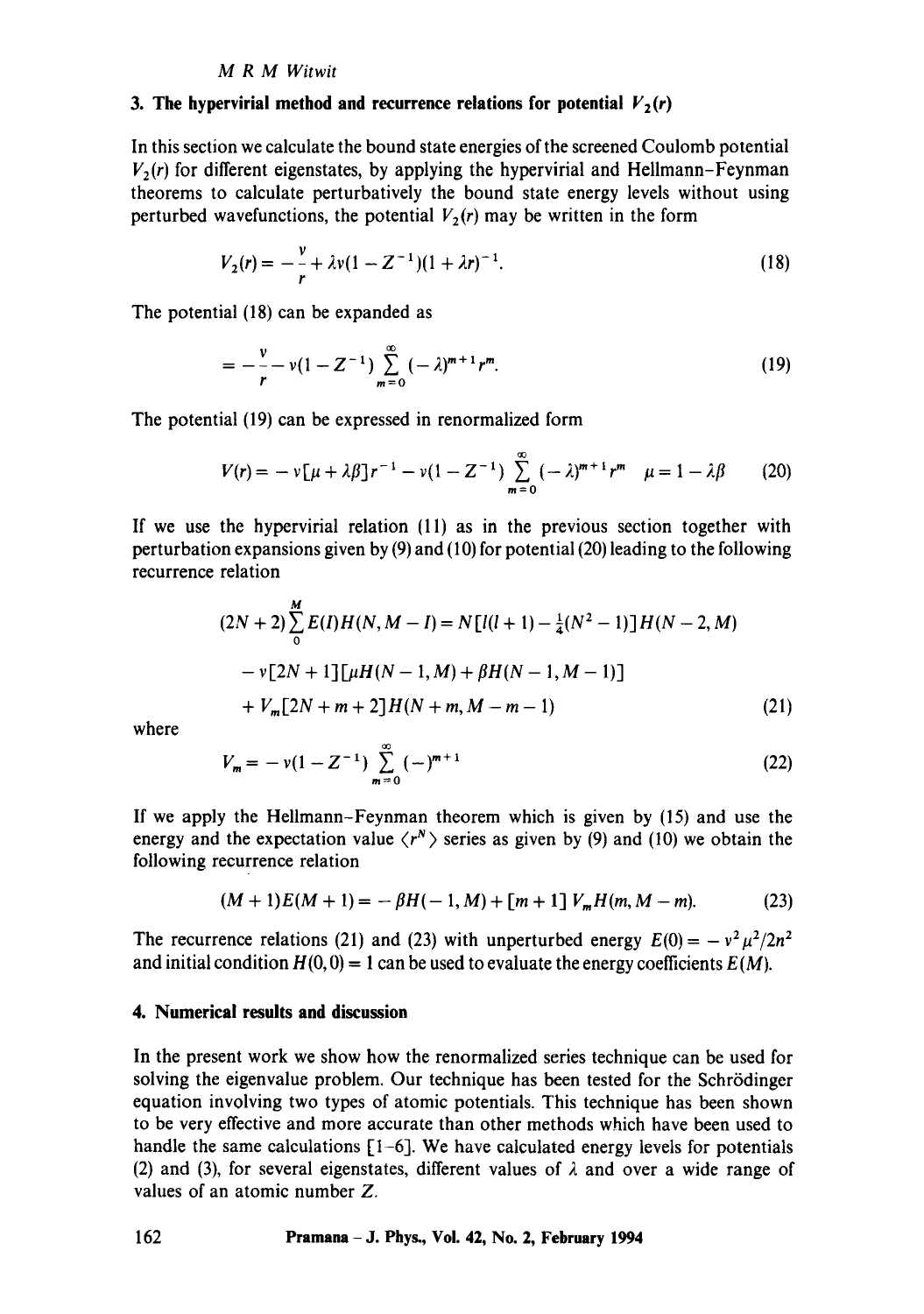# *Eigeneneroies for two types of atomic potentials*

**Table 1.** Eigenvalues of the potential  $V_1(r)$ , for several states and different values of the perturbation parameter  $\lambda$ . The empty spaces mean that the corresponding eigenvalues cannot be reached by our technique.

|                         |                   | $-\,E_{nl/a^2}$   |                   |                   |  |  |
|-------------------------|-------------------|-------------------|-------------------|-------------------|--|--|
| $\overline{\mathbf{S}}$ | $\lambda = 0.010$ | $\lambda = 0.015$ | $\lambda = 0.018$ | $\lambda = 0.020$ |  |  |
| 1s                      | 1.990000506306924 | 1.985001719575    | 1.982002982696    | 1.98000410184407  |  |  |
| 2s                      | 0.490007282474012 | 0.485025075092    | 0.482043856739    | 0.48006064920319  |  |  |
| 3s                      | 0.212259757166784 | 0.207354504983    | 0.204456932941    | 0.20254999056173  |  |  |
| 4s                      | 0.115125251146804 | 0.110457274703    | 0.107830352762    | 0.10617901123446  |  |  |
| 5s                      | 0.070331611296376 | 0.066279398685    | 0.06442855        | 0.063592          |  |  |
| бs                      | 0.046323898496    | 0.04388           |                   |                   |  |  |
| 7s                      | 0.0324852         |                   |                   |                   |  |  |
| 2p                      | 0.490005179368098 | 0.485017794813    | 0.482031082486    | 0.48004294593839  |  |  |
| 3p                      | 0.212254715472863 | 0.207336473486    | 0.204424654765    | 0.20250464670232  |  |  |
| 4p                      | 0.115115441929899 | 0.110420433374    | 0.107762271451    | 0.10608116832868  |  |  |
| 5p                      | 0.070314330389804 | 0.066209366162    | 0.06429074        | 0.06338           |  |  |
| 6p                      | 0.04629474917     | 0.04374           |                   |                   |  |  |
| 7р                      | 0.0324354         |                   |                   |                   |  |  |
| 3d                      | 0.212244709229763 | 0.207300827916    | 0.204360999606    | 0.20241537041801  |  |  |
| 4d                      | 0.115095975575826 | 0.110347620894    | 0.107628061997    | 0.1058886351467   |  |  |
| 5d                      | 0.070280041156948 | 0.066071034235    | 0.06401954        | 0.062967          |  |  |
| 6d                      | 0.04623692646     | 0.043467          |                   |                   |  |  |
| 7d                      | 0.0323367         |                   |                   |                   |  |  |
| 4f                      | 0.115067156077349 | 0.110240576818    | 0.107431630061    | 0.10560771699417  |  |  |
| 5f                      | 0.070229288635185 | 0.065867869543    | 0.06362375        | 0.062369          |  |  |
| 6f                      | 0.046151382507    | 0.043063          |                   |                   |  |  |
| 7f                      | 0.032191          |                   |                   |                   |  |  |
| 6h                      | 0.0460395458168   | 0.042546          |                   |                   |  |  |
| 7h                      | 0.03200107        | 0.03              |                   |                   |  |  |
| 8h                      | 0.0241            |                   |                   |                   |  |  |

| $-E_{nl/a^2}$   |                |                |                |                  |  |  |  |  |
|-----------------|----------------|----------------|----------------|------------------|--|--|--|--|
| $\pmb{\lambda}$ | 1 <sub>s</sub> | 2s             | 2p             | 3s               |  |  |  |  |
| 0.025           | 1.975008062303 | 0.475120894718 | 0.475085416748 | 0.19789232491473 |  |  |  |  |
| 0.030           | 1.970014020431 | 0.470213255371 | 0.470150337166 | 0.19343652031976 |  |  |  |  |
| 0.035           | 1.965022406241 | 0.465345779041 | 0.465243213018 | 0.18924939238    |  |  |  |  |
| 0.040           | 1.960033660542 | 0.460527177763 | 0.460369961841 | 0.18541468       |  |  |  |  |
| 0.045           | 1.955048235217 | 0.455766900334 | 0.455536956196 | 0.182044         |  |  |  |  |
| 0.050           | 1.950066593503 | 0.451075221633 | 0.450751076828 | 0.17931          |  |  |  |  |
| 0.055           | 1.945089210289 | 0.446463354484 | 0.446019778919 | 0.1775           |  |  |  |  |
| 0.060           | 1.940116572432 | 0.441943592771 | 0.441351176185 | 0.176            |  |  |  |  |
| 0.065           | 1.935149179084 | 0.4375294994   | 0.43675415007  |                  |  |  |  |  |
| 0.070           | 1.930187542037 | 0.433236162    | 0.4322384959   |                  |  |  |  |  |
| 0.075           | 1.925232186087 | 0.42908056     | 0.427815128    |                  |  |  |  |  |
| 0.080           | 1.920283649421 | 0.4250822      | 0.42349639     |                  |  |  |  |  |
| 0.085           | 1.915342484017 | 0.42164        | 0.4192965      |                  |  |  |  |  |
| 0.090           | 1.910409256077 | 0.41765        | 0.415233       |                  |  |  |  |  |
| 0.095           | 1.905484546482 | 0.4143         | 0.41133        |                  |  |  |  |  |
| 0.100           | 1.900568951274 | 0.41119        | 0.40759        |                  |  |  |  |  |
| 0.150           | 1.852057405331 |                |                |                  |  |  |  |  |
| 0.200           | 1.80525132     |                |                |                  |  |  |  |  |
| 0.250           | 1.76114        |                |                |                  |  |  |  |  |
| 0.300           | 1.7213         |                |                |                  |  |  |  |  |
| 0.400           | 1.67           |                |                |                  |  |  |  |  |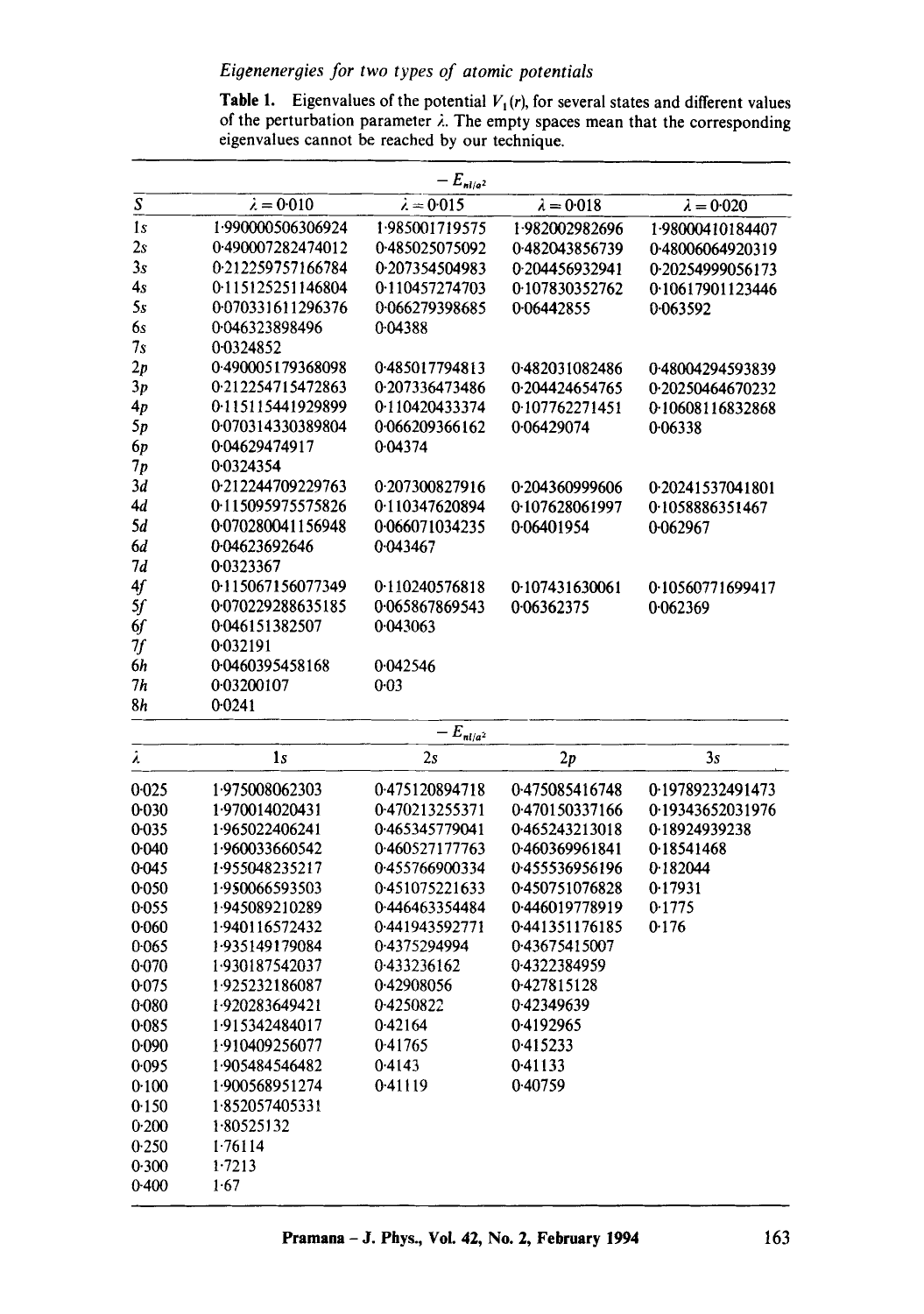#### *M R M Witwit*

In table 1, we present the eigenvalues for the potential  $V_1(r)$  for different values of  $\lambda$  and different state numbers. The renormalized series provides extremely accurate eigenvalues at low  $\lambda$ . But, at larger values of  $\lambda$  and higher excited states, the accuracy

**Table 2.** Bound-state energies (in keV) for the potential  $V_2(r)$  for the states (1s, 2s, 2p, 3s, 3p, 3d). The values of the renormalization parameter  $\beta$  are given. M is the order of the perturbation expansion with which we obtain convergence.

| Z   | $-E_{1s}$        | M  | $-\beta$ | $-E_{2s}$   | M  | $-\beta$        | $-E_{2p}$    | M                | $-\beta$ |
|-----|------------------|----|----------|-------------|----|-----------------|--------------|------------------|----------|
| 4   | 0.13523          | 12 | $1-2$    | 0.0138      | 40 | 26              | 0.0123       | 10               | 2.6      |
| 9   | 0.766002         | 14 | 1        | 0.0828      | 48 | 18 <sup>2</sup> | 0.0697       | 16               | 2.5      |
| 14  | 1.993278         | 16 | 1        | 0.2448      | 54 | 15              | 0.2142       | 17               | 2.4      |
| 19  | 3.8419428        | 17 | 0.9      | 0.5172      | 60 | 14              | 0.4674       | 18               | $2-2$    |
| 24  | 6.3241426        | 16 | 0.8      | 0.9107      | 70 | 14              | 0.8411       | 19               | 2.1      |
| 29  | 9.44728452       | 17 | 0.7      | 1.4324      | 73 | 13              | 1.3428       | 18               | 1.9      |
| 34  | 13.21643035      | 16 | 0.6      | 2.0873      | 74 | 12              | 1.9779       | 19               | 1.9      |
| 39  | 17.635292381     | 16 | 0.5      | 2.87934     | 75 | 11              | 2.7503       | 20               | 1.8      |
| 44  | 22.706727619     | 18 | 0.5      | 3.81148     | 75 | 10              | 3.6631       | 19               | 1.7      |
| 49  | 28.4330136113    | 40 | $0-4$    | 4.88617     | 80 | 10              | 4.7187       | 17               | 1.6      |
| 54  | 3481601545815    | 39 | 0.3      | 6.10552     | 70 | 8               | 5.91934      | 18               | $1-4$    |
| 59  | 41.857292885107  | 28 | 0.2      | 7.47117     | 65 | $\overline{7}$  | 7.26647      | 18               | 1.2      |
| 64  | 49.558172935606  | 28 | 0.2      | 8.98457     | 70 | $\overline{7}$  | 8.76162      | 18               | 0.9      |
| 69  | 57-919800654238  | 32 | 0        | 10.64701    | 62 | 6               | 10.406027    | 17               | 0.9      |
| 74  | 66.9431758274224 | 34 | 0        | 12.45959    | 69 | 6               | 12.200809    | 16               | 0.8      |
| 79  | 76.6291802637234 | 34 | 0        | 14.42328    | 44 | 4               | 14.1469203   | 17               | 0.7      |
| 84  | 86.9785985081688 | 31 | 0        | 16.53894    | 43 | 4               | 16.2452164   | 16               | 0.7      |
| 89  | 97.9921338756381 | 28 | 0        | 18.80734    | 38 | 3               | 18.4964652   | 16               | 0.6      |
| 94  | 109.670421069675 | 20 | 0        | 21.229208   | 16 | 0               | 20.9013591   | 15               | 0.6      |
| 100 | 124.562645734566 | 21 | 0        | 24.338872   | 15 | 0               | 23.99092361  | 16               | 0.5      |
| 110 | 151.514471031952 | 20 | 0        | 30-0173678  | 16 | 0               | 29.63648765  | 15               | 0.5      |
| 120 | 181.133721056460 | 17 | 0        | 36.3189465  | 16 | 0               | 35.905799803 | 16               | 0.4      |
| Z   | $-E_{3s}$        | M  | $-\beta$ | $-E_{3p}$   | M  | $-\beta$        | $-E_{3d}$    | $\boldsymbol{M}$ | $-\beta$ |
| 14  | 0.0476           | 12 | 1.8      | 0.0381      | 11 | $1.5$           | 0.0228       | 14               | $1-4$    |
| 19  | 0.1049           | 12 | $1-4$    | 0.0876      | 14 | 1.4             | 0.0576       | 12               | $1-2$    |
| 24  | 0.19477          | 15 | 1.3      | 0.16832     | 16 | $1-2$           | 0.12033      | 12               | 0.8      |
| 29  | 0.32191          | 16 | 1.3      | 0.28526     | 14 | $1-1$           | 0.217001     | 14               | 0.8      |
| 34  | 0.49007          | 16 | $1-2$    | 0.44249     | 16 | $1-1$           | 0.352318     | 16               | 0.8      |
| 39  | 0.70223          | 16 | $1-2$    | 0.64317     | 15 | $1-1$           | 0.529913     | 14               | 0.6      |
| 44  | 0.96083          | 15 | $1-1$    | 0.88987     | 16 | $1-1$           | 0.752687     | 14               | 0.6      |
| 49  | 1.26792          | 16 | $1-1$    | 1.184772    | 16 | 0.9             | 1.023009     | 14               | 0.6      |
| 54  | 1.625248         | 17 | 0.9      | 1.529661    | 16 | 0.8             | 1.342859     | 12               | 0.5      |
| 59  | 2.034299         | 14 | 0.8      | 1.926106    | 15 | 0.7             | 1.7139192    | 12               | 0.5      |
| 64  | 2.4963937        | 16 | 0.7      | 2.3754626   | 16 | 0.7             | 2.1376324    | 15               | 0.5      |
| 69  | 3.0126824        | 16 | 0.6      | 2.8789179   | 17 | 0.7             | 2.6152581    | 14               | 0.5      |
| 74  | 3.5841909        | 14 | 0.6      | 3.4375239   | 17 | 0.5             | 3.1479033    | 14               | 0.5      |
| 79  | 4.2118361        | 15 | 0.5      | 4.0522190   | 15 | 0.5             | 3.7365502    | 15               | 0.5      |
| 84  | 4.8964437        | 15 | $0-4$    | 4.7238464   | 14 | $0 - 4$         | 4.3820766    | 16               | 0.5      |
| 89  | 5.6387619        | 15 | 0.5      | 5.4531682   | 16 | 0.5             | 5.08527290   | 14               | $0 - 4$  |
| 94  | 6.4394719        | 12 | 0.5      | 6.24087711  | 14 | 0.5             | 5.84685424   | 14               | 0.3      |
| 100 | 7.47827502       | 14 | 0.5      | 7.26408595  | 14 | 0.5             | 6.83873299   | 14               | 0.3      |
| 110 | 9.401082478      | 14 | 0.5      | 9.160952213 | 15 | 0.5             | 8.68350120   | 15               | 0.3      |
| 120 | 11.56665076      | 17 | 0.4      | 11.30067818 | 15 | 0.5             | 10.77134969  | 13               | 0.3      |